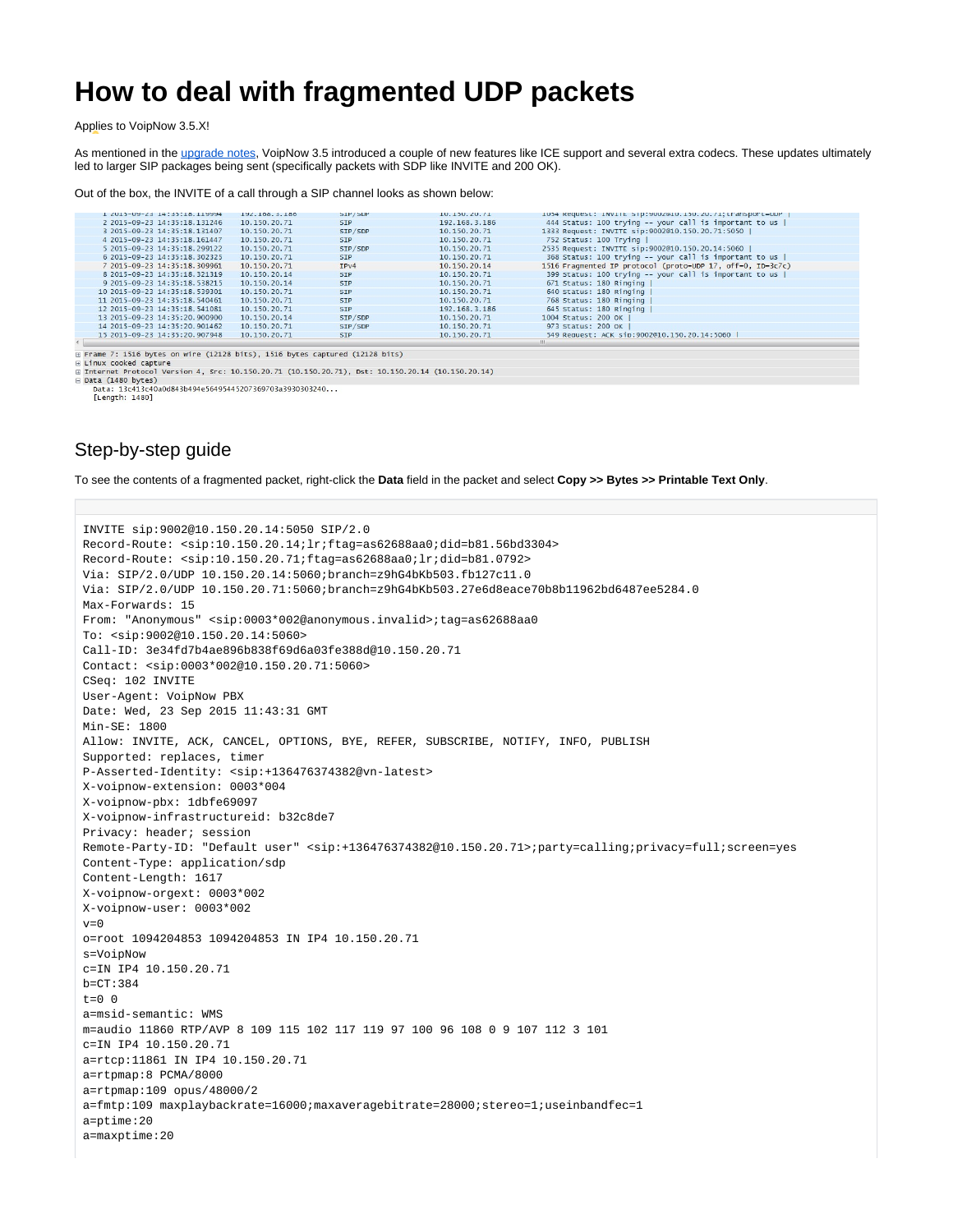a=rtpmap:115 G7221/32000 a=fmtp:115 bitrate=48000 a=rtpmap:102 G7221/16000 a=fmtp:102 bitrate=32000 a=rtpmap:117 speex/16000 a=rtpmap:119 speex/32000 a=rtpmap:97 iLBC/8000 a=fmtp:97 mode=20 a=rtpmap:100 speex/8000 a=rtpmap:96 SILK/16000 a=fmtp:96 maxaveragebitrate=30000 a=fmtp:96 usedtx=0 a=fmtp:96 useinbandfec=1 a=rtpmap:108 SILK/24000 a=fmtp:108 usedtx=0 a=fmtp:108 useinbandfec=1 a=rtpmap:0 PCMU/8000 a=rtpmap:9 G722/8000 a=rtpmap:107 G726-32/8000 a=rtpmap:112 AAL2-G726-32/8000 a=rtpmap:3 GSM/8000 a=rtpmap:101 telephone-event/8000 a=fmtp:101 0-16 a=ptime:20 a=ssrc:1746168018 cname:audio\_video\_sync a=ssrc:1746168018 msid:audiomsid a=sendrecv m=video 16914 RTP/AVP 120 99 98 34 31 c=IN IP4 10.150.20.71 a=rtcp:16915 IN IP4 10.150.20.71 a=ssrc:1650435408 cname:audio\_video\_sync a=ssrc:1650435408 msid:videomsid a=rtpmap:120 VP8/90000 a=rtcp-fb:120 ccm fir a=rtpmap:99 H264/90000 a=fmtp:99 redundant-pic-cap=0;parameter-add=0;packetization-mode=0;level-asymmetry-allowed=0 a=rtpmap:98 h263-1998/90000 a=fmtp:98 F=0;I=0;J=0;T=0;K=0;N=0;BPP=0;HRD=0 a=rtpmap:34 H263/90000 a=fmtp:34 F=0;I=0;J=0;T=0;K=0;N=0;BPP=0;HRD=0 a=rtpmap:31 H261/90000 a=recvonly

UDP fragmentation occurs when the datagram size exceeds the MTU size of the network it is passing through.

Once fragmented, an IP datagram is not reassembled until it has reached its final destination. While there are mechanisms that can reassemble the UDP packets, some providers or extensions fail to respond to fragmented UDP packets.

In such cases, re-transmissions with the fragmented INVITE occur until VoipNow eventually times out and cancels the call. To solve this problem, you may perform the following operations on the VoipNow server:

- 1. Use TCP instead of UDP.
- 2. Disable the codecs that you're not using. This will decrease the size of the SDP. You can do this either for channels, or extensions. To apply the changes immediately, run the following command:

```
asterisk -rx "sip reload"
```
3. Disable ICE and AVPF support by performing the following operations:

In /etc/asterisk/sip.conf, set these parameters to "no":

| icesupport=yes |  |
|----------------|--|
| avpf=yes       |  |

 $i$  ICE is enabled

; Enable audio-video profile for feedback

In /etc/asterisk/rtp.conf, set this parameter to "false":

icesupport=true